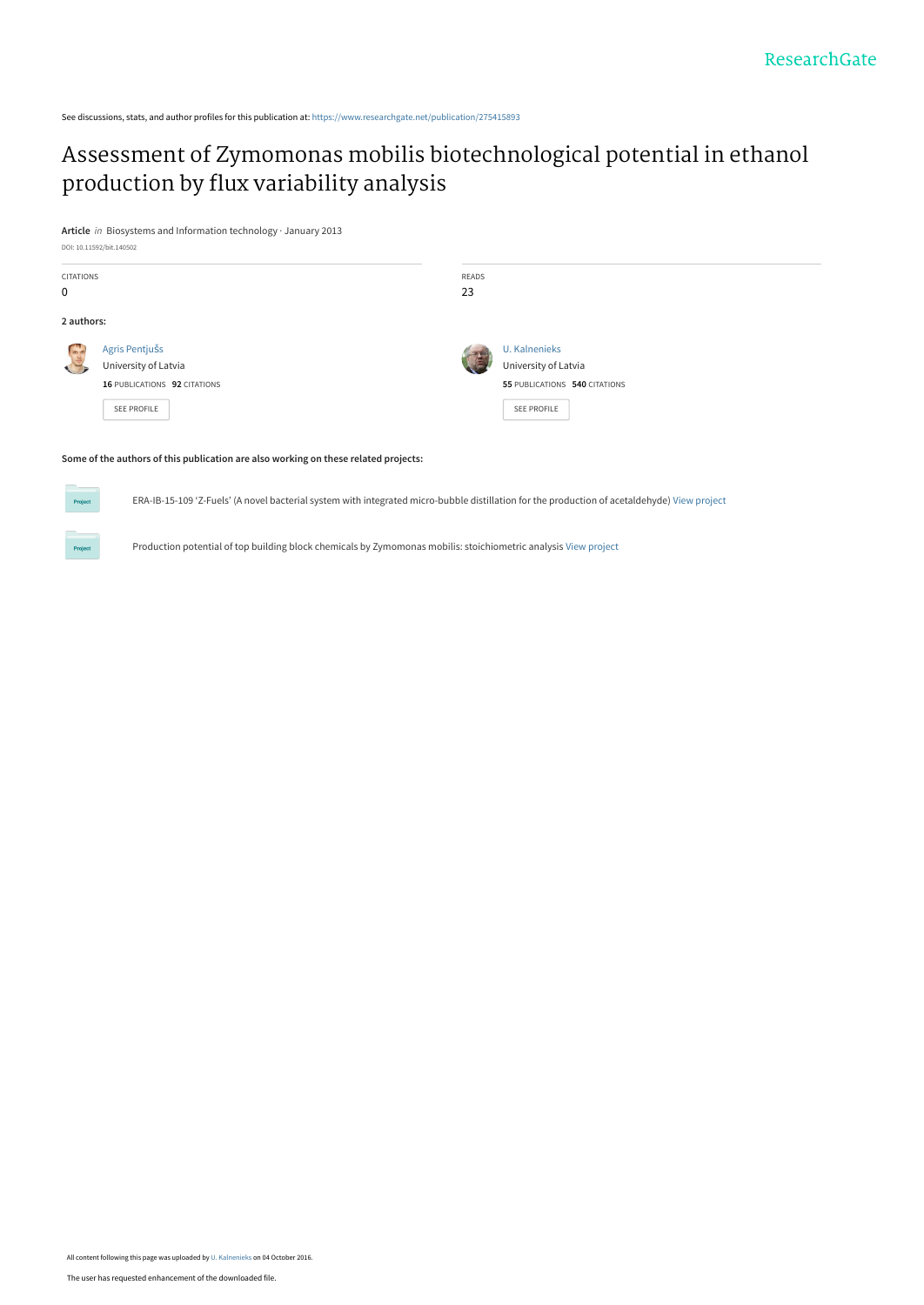*original scientific article*

# **Assessment of** *Zymomonas mobilis* **biotechnological potential in ethanol production by flux variability analysis**

**Agris Pentjuss1,2\*, Uldis Kalnenieks<sup>3</sup>**

*<sup>1</sup>Biosystems Group, Department of Computer Systems, Latvia University of Agriculture, Liela iela 2, LV3001, Jelgava, Latvia 2 SIA TIBIT, Dobeles iela 10-9, LV3001, Jelgava, Latvia 3 Institute of Microbiology and Biotechnology, Faculty of Biology, Latvia University, Kronvalda bulv. 4, LV-1586, Riga, Latvia \*Corresponding author [agris.pentjuss@gmail.com](mailto:agris.pentjuss@gmail.com)*

Received: 23 May 2014; accepted: 30 May 2014; published online: 31 May 2014. This paper has no supplementary material.

**Abstract:** *Metabolic engineering of microorganisms is a promising direction in industrial biotechnology. Engineering approach requests finding the best possible alternative of metabolic pathway fluxes, with preset limitations for productivity, yield, set of byproducts, robustness and other features. In case of industrial applications the steady state precondition has to be taken into account, thus enabling application of stoichiometric modeling. Spectrum of solutions maximizing ethanol or succinate production from glucose or xylose is analyzed at fixed maximal production rate of products and for 80-100% range of maximal production rate to assess the robustness of yield to disturbances in the performance of reactions. Maximal production of desired components from glucose and xylose turned out to be very similar by the flux distribution with very limited ability to compensate throughput limitations of important reactions thus causing reduction of yield. Requesting the network performance at 80-100% of yield leads to increase of robustness, and majority of reactions can be compensated by others to maintain the steady state at the desired yield level.*

**Keywords:** *Zymomonas mobilis,* central metabolism, flux variability analysis, modeling, robustness.

## **1. Introduction**

Ethanol and succinate production [\(Blank and Kuepfer,](#page-5-0)  [2010;](#page-5-0) [Dien et al., 2003;](#page-5-1) [Hübner et al., 2011;](#page-5-2) [Lee et al., 2010;](#page-5-3) [Patil et al., 2004\)](#page-5-4) by metabolically engineered microorganisms [\(Nielsen and Keasling, 2011;](#page-5-5) [Pharkya and Maranas, 2006\)](#page-5-6) is a perspective direction in biotechnology.

Often when optimizing flux distribution, only the best flux is assessed [\(Pentjuss, et al., 2013a\)](#page-5-7). More advanced approach is to look for the best possible flux distribution, when biomass growth is taking place, to make the bioconversion more efficient. Another step forward is to ensure that even the worst possible flux distribution at growing biomass conditions give industrially feasible yield [\(Trinh et al., 2008\)](#page-5-8). That can be done using elementary mode analysis [\(Trinh et al., 2009\)](#page-5-9) or flux variability analysis (FVA) [\(Boele et al., 2012;](#page-5-10) [Orth et al.,](#page-5-11)  [2010\)](#page-5-11). Elementary mode analysis requests cumbersome calculations, while FVA can be performed with small computational effort [\(Boele et al., 2012;](#page-5-10) [Gudmundsson and](#page-5-12)  [Thiele, 2010;](#page-5-12) [Kostromins, 2012;](#page-5-13) Orth [et al., 2010;](#page-5-11) [Pentjuss, et](#page-5-14)  [al., 2013b\)](#page-5-14), and gives good overview of the range of possibilities and stability of possible solutions. Particular solutions can be visualized at different scales [\(Kostromins and](#page-5-15)  [Stalidzans, 2012\)](#page-5-15) and analysed more closely.

Recent progress with stoichiometric modeling of bacteria *Zymomonas mobilis* enables application of the FVA approach. The first stoichiometric models of *Z. mobilis* were published without available metabolic model files [\(Lee et al., 2010;](#page-5-3) [Tsantili et al., 2007;](#page-5-16) [Widiastuti et al., 2011\)](#page-5-17) and therefore were not directly applicable for modeling and optimization. In this study the stoichiometric model of *Z. mobilis* central metabolism (Pentjuss, [et al., 2013a\)](#page-5-7) is used. The model does not include the fluxes from the central metabolism to biomass growth, and therefore would be valid for non-growing cells, e.g. for immobilized culture. So far for this model published optimization results (Pentjuss, [et al., 2013a\)](#page-5-7) show just one of the optimal solutions without analysis of the whole spectrum of possible flux distributions.

Still it has to be noted that stoichiometric modeling does not take into account thermodynamic features of enzymes and realistic production rate depends on the values of kinetic parameters [\(Kalnenieks et al., 2014\)](#page-5-18). Therefore, the outcomes of stoichiometric modeling have to be treated as the yield values that definitely can not be exceeded, but could remain unreachable.

In this study we aim to apply a more detailed approach to the central metabolism model of *Z. mobilis* [\(Pentjuss, et al.,](#page-5-7)  [2013a\)](#page-5-7) to discover the full spectrum of optimal solutions and their robustness in terms of alternatives in flux distributions for production of ethanol and succinate from glucose and xylose.

#### **2. Materials and methods**

#### **2.1. Model of** *Z.mobilis* **central metabolism and task setting**

Stoichiometric model of *Z. mobilis* central metabolism (Pentjuss, [et al., 2013a\)](#page-5-7) as published in supplementary materials (Pentjuss, [et al., 2013a\)](#page-5-7) is used for optimization of ethanol and succinate production from glucose and xylose. The model includes 58 reactions of central metabolic pathways and 21 transmembrane transport reactions. Additionally, 21 virtual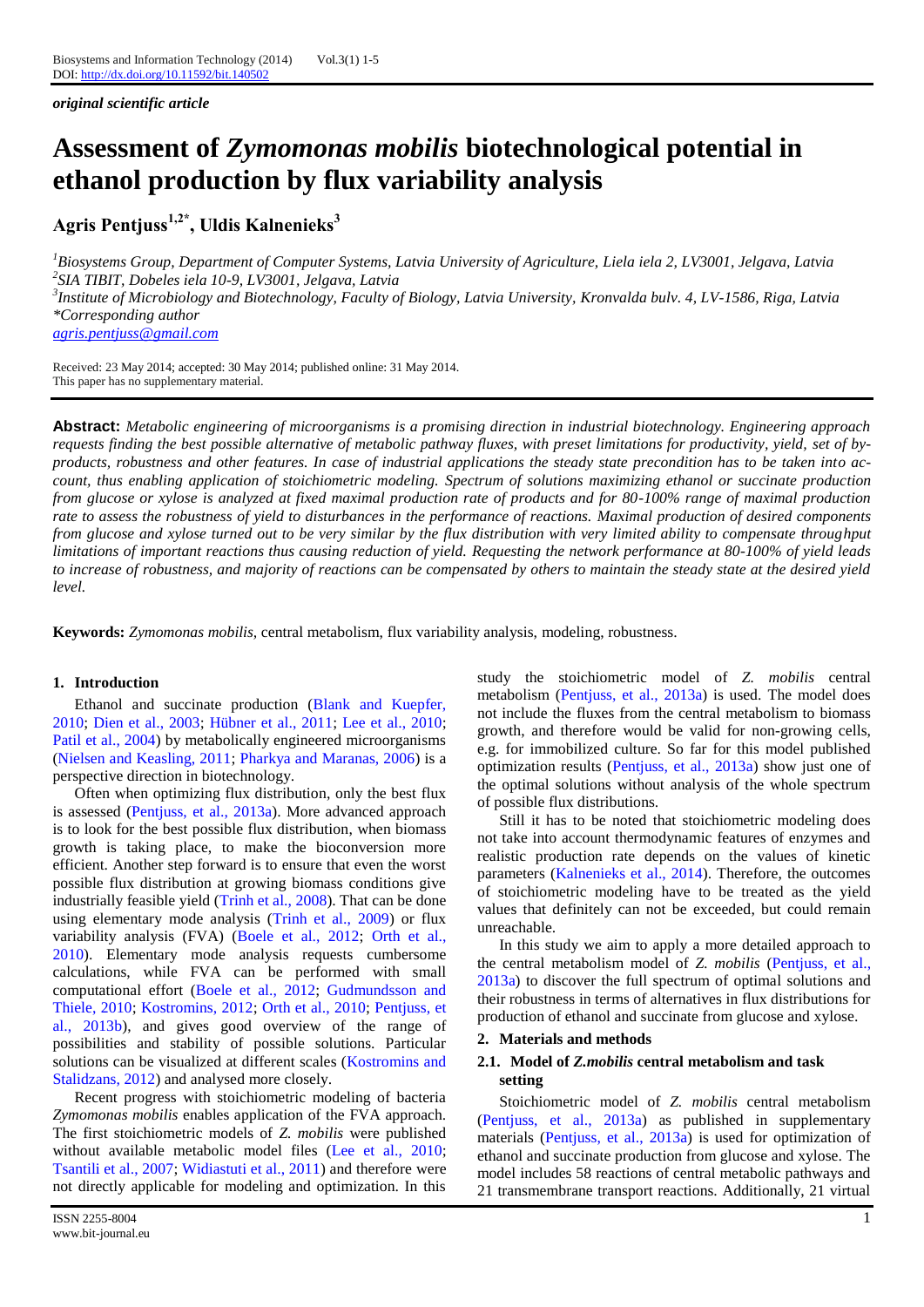exchange reactions are introduced according to the protocol of model development [\(Thiele and Palsson, 2010\)](#page-5-19). For analysis purpose 4 reactions, present in the published reconstruction of the central metabolism [\(Pentjuss, et al., 2013a\)](#page-5-7) were knocked out (Glycerate kinase (E.C. 2.7.1.31), heterologous 3 phosphoglycerate phosphatase (E.C. 3.1.3.38), citrate lyase (E.C. 4.1.3.6) and 6-phosphogluconate dehydrogenase (E.C. 1.1.1.44)). Also, model was extended with additional reactions (glycerol-3-phosphate dehydrogenase [NADH+] E.C. 1.1.1.8 (G3PD2), glutamate dehydrogenase E.C. 1.4.1.3 (GD2), malate dehydrogenase (oxaloacetate-decarboxylating) NADP+ E.C. 1.1.1.40 (MEMDLD)) to cover the possible redoxbalancing reactions in *Z. mobilis*.

FVA was performed at substrate input flux of 100 µ mol  $gDW<sup>-1</sup>$  hr<sup>-1</sup> at: 1) maximal value of product yields and 2) 80-100% of maximal value of desired product yields. Four substrate-product pairs were evaluated: glucose-ethanol, glucose-succinate, xylose-ethanol and xylose-succinate.

## **2.2. Analysis methods and software tools**

ScrumPy software [\(Poolman, 2006\)](#page-5-20) was used for modeling and analysis. Flux variability analysis [\(Burgard et al., 2001\)](#page-5-21) method was implemented into ScrumPy. Visualization was carried out by Linux compatible graphic utility Gnuplot [\(http://www.gnuplot.info/\)](http://www.gnuplot.info/) with Gnuplot.py [\(http://gnuplot](http://gnuplot-py.sourceforge.net/)[py.sourceforge.net/\)](http://gnuplot-py.sourceforge.net/) library using CandleSticks option.

Alternatively, the experiment could be performed also by COBRA Toolbox 2.0 [\(Schellenberger et al., 2011\)](#page-5-22).

## **3. Results and discussion**

The classical flux variability analysis goal is to get an overview about the possible flux distributions at the maximal yield of the desired product (Fig. 1 and Fig. 2). The 54 central metabolic pathways reactions are placed on the left side of the horizontal axis of figures followed by 19 transmembrane transport reactions. The virtual exchange reactions are not introduced in the figures. The variability of reactions is summarized in Table 1.

#### **3.1. Flux variability at maximal production rate of products**

Maximal yield of products can be determined by optimizing production of a particular product and setting that value as a requested limitation during flux variability analysis. *3.1.1. Production of ethanol*

Flux variability analysis at maximal production yield of ethanol demonstrates just seven reactions for substrates with rates that may vary in a relatively wide range. Thus, reduction

of flux of one of those reactions may be compensated by one or more of the others. The difference between glucose and xylose as substrates is small as it can be seen in Fig. 1a and Fig. 1b.

There are 31 and 30 reactions without flux for glucose and xylose correspondingly. At the same time the number of variable reactions within 10 µmol  $gDW<sup>-1</sup>$  hr<sup>-1</sup> are 10 and 3 for glucose and xylose, correspondingly. That indicates a higher robustness of ethanol production from glucose, than from xylose.

## *3.1.2. Production of succinate*

Flux variability analysis at maximal production yield of succinate (Fig. 1c and Fig. 1d) indicates significant variability opportunities of 13 reactions for both substrates. There are 29 and 8 reactions without flux for glucose and xylose correspondingly indicating higher metabolic load and lower robustness in case of xylose. At the same time the number of variable reactions within 10 µmol  $gDW^{-1}$  hr<sup>-1</sup> are 2 and 14 for glucose and xylose, correspondingly, indicating higher robustness in case of xylose.

## **3.2. Flux variability at 80-100% of maximal yield of products**

To see the robustness of the system under lower yield of products, the FVA was repeated, setting the upper/lower boundary limits of products to 80-100% of maximal yield. Regarding the byproducts spectrum, there are very wide options: acetate, acetoin, acetaldehyde, pyruvate, glutamate, succinate, dihydroacetone.

## *3.2.1. Production of ethanol*

During production of ethanol at 80-100% of maximal yield (Fig. 2a and Fig. 2b) there are 35 reactions with significant variability for both substrates. Just 4 and 11 reactions have a fixed non-zero value for glucose and xylose as substrates, respectively, indicating the small level of robustness. There are 15 and 8 reactions with zero value for glucose and xylose, correspondingly, showing the number of reactions with no influence on product flux.

## *3.2.2. Production of succinate*

The production of succinate at 80-100% level of maximal yield (Fig. 2c and Fig. 2d) also becomes much more robust, than at set maximal product yield, having acetate, acetoin, acetaldehyde, pyruvate, glutamate, succinate, dihydroacetone as the possible byproducts. The summary of variability of succinate production (Table 1) is identical to the one for ethanol for both substrates.

Table 1.

#### **Variability of 54 central metabolic network reactions depending on substrate-product pair. Transmembrane transport reactions are not included.**

| Substrate-product | Yield (% of | Reactions with              | Reactions with varia-       | Constant     | No flux | Total reactions except |
|-------------------|-------------|-----------------------------|-----------------------------|--------------|---------|------------------------|
| pair              | max)        | variability                 | bility below 10 µmol        | nonzero flux |         | substrate and product  |
|                   |             | above 10 µmol               | $gDW^{-1}$ hr <sup>-1</sup> |              |         |                        |
|                   |             | $gDW^{-1}$ hr <sup>-1</sup> |                             |              |         |                        |
| Glucose-ethanol   | 100         |                             | 10                          | 6            | 31      | 54                     |
| Xylose-ethanol    | 100         |                             |                             | 14           | 30      | 54                     |
| Glucose-succinate | 100         | 13                          |                             | 10           | 29      | 54                     |
| Xylose-succinate  | 100         | 13                          | 14                          | 19           | 8       | 54                     |
| Glucose-ethanol   | 80-100      | 35                          |                             | 4            | 15      | 54                     |
| Xylose-ethanol    | 80-100      | 35                          |                             |              | 8       | 54                     |
| Glucose-succinate | 80-100      | 35                          |                             | 4            | 15      | 54                     |
| Xylose-succinate  | 80-100      | 35                          |                             |              | 8       | 54                     |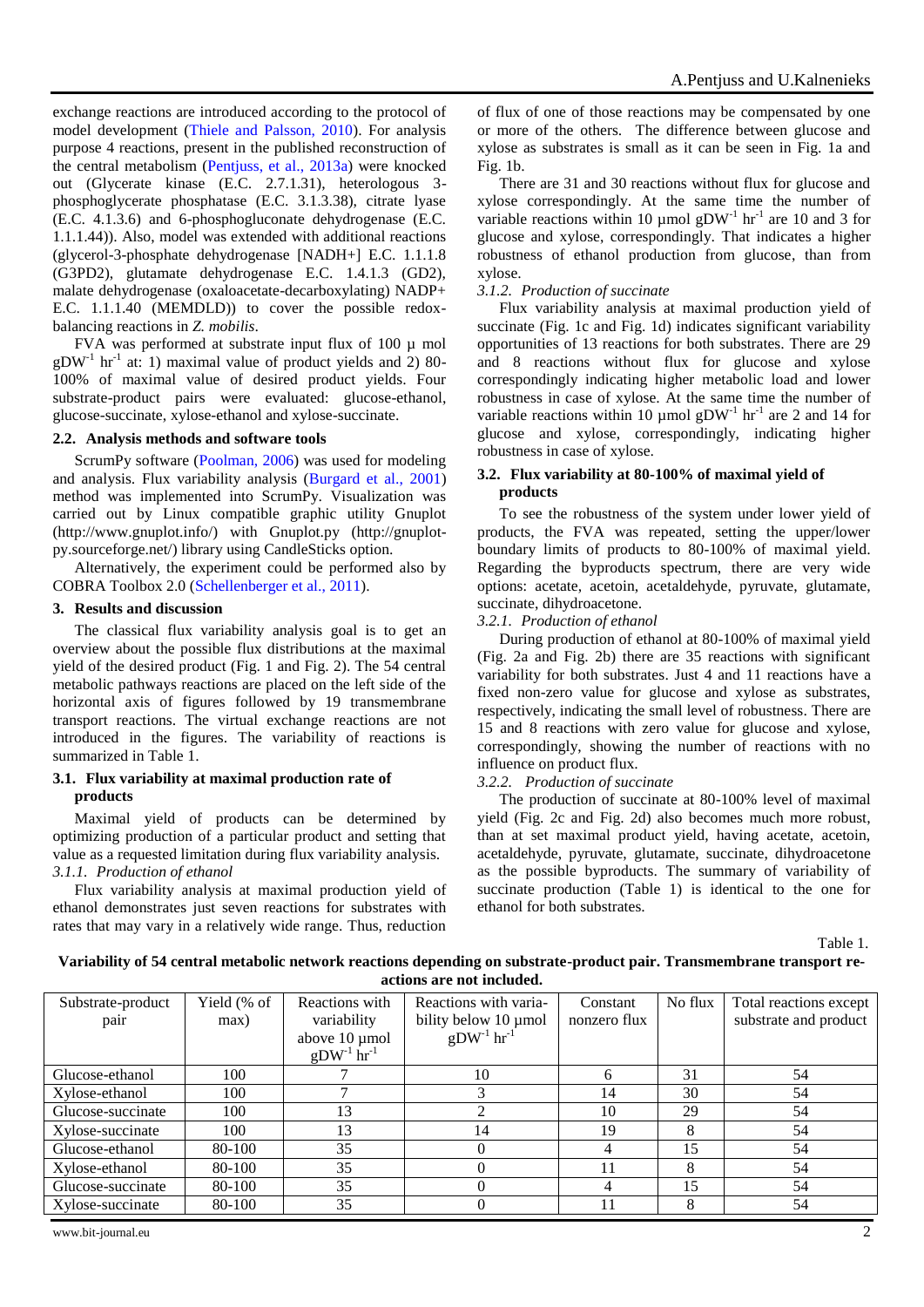

Fig. 1. **Flux variability analysis for substrate-product pairs glucose-ethanol (a), xylose-ethanol (b), glucose-succinate (c), xylose-succinate (d) at maximal product production and fixed substrate consumption rate 100 µmol gDW-1 hr-1 .**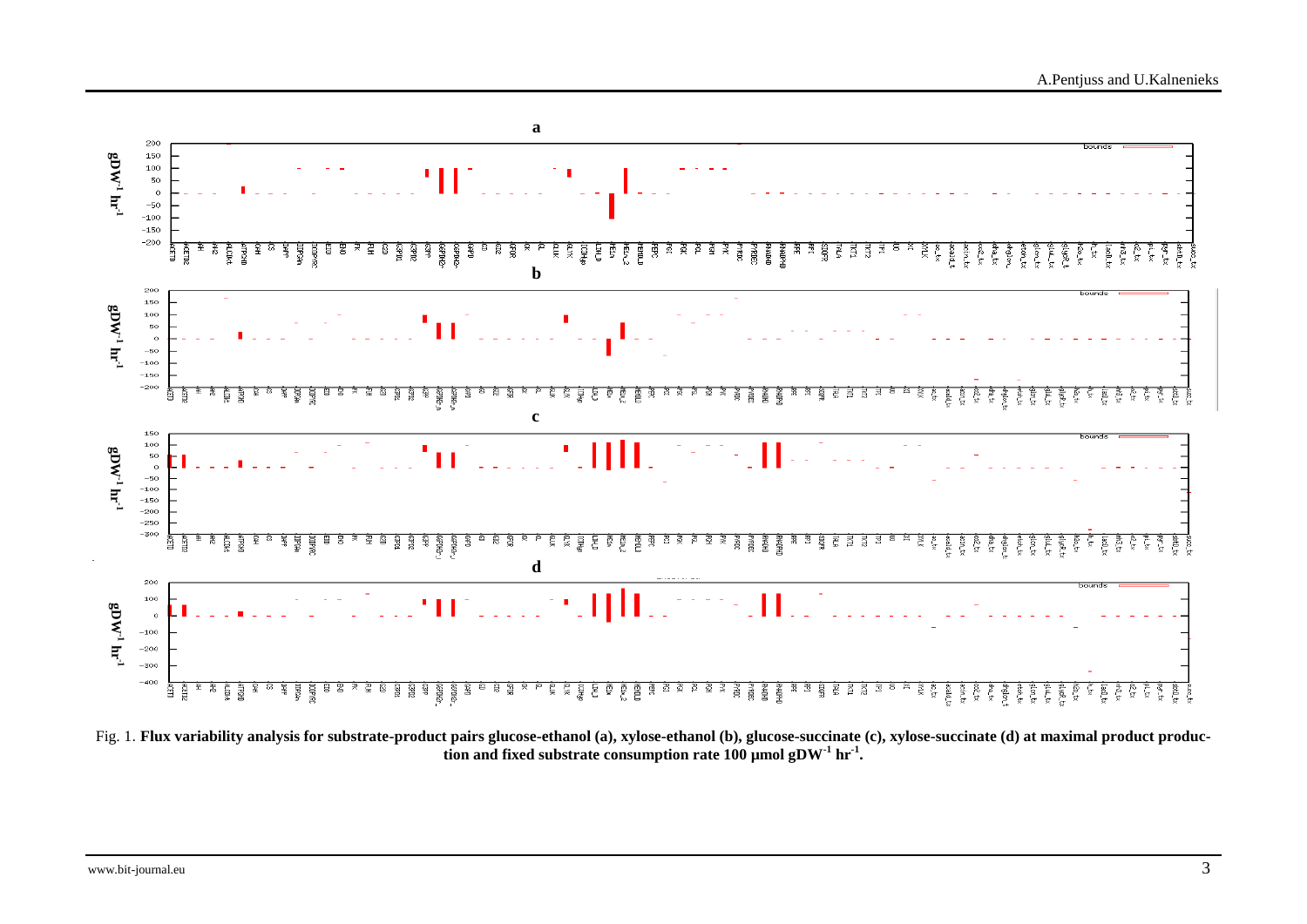

**product production and fixed substrate consumption rate 100 µmol gDW-1 hr-1**